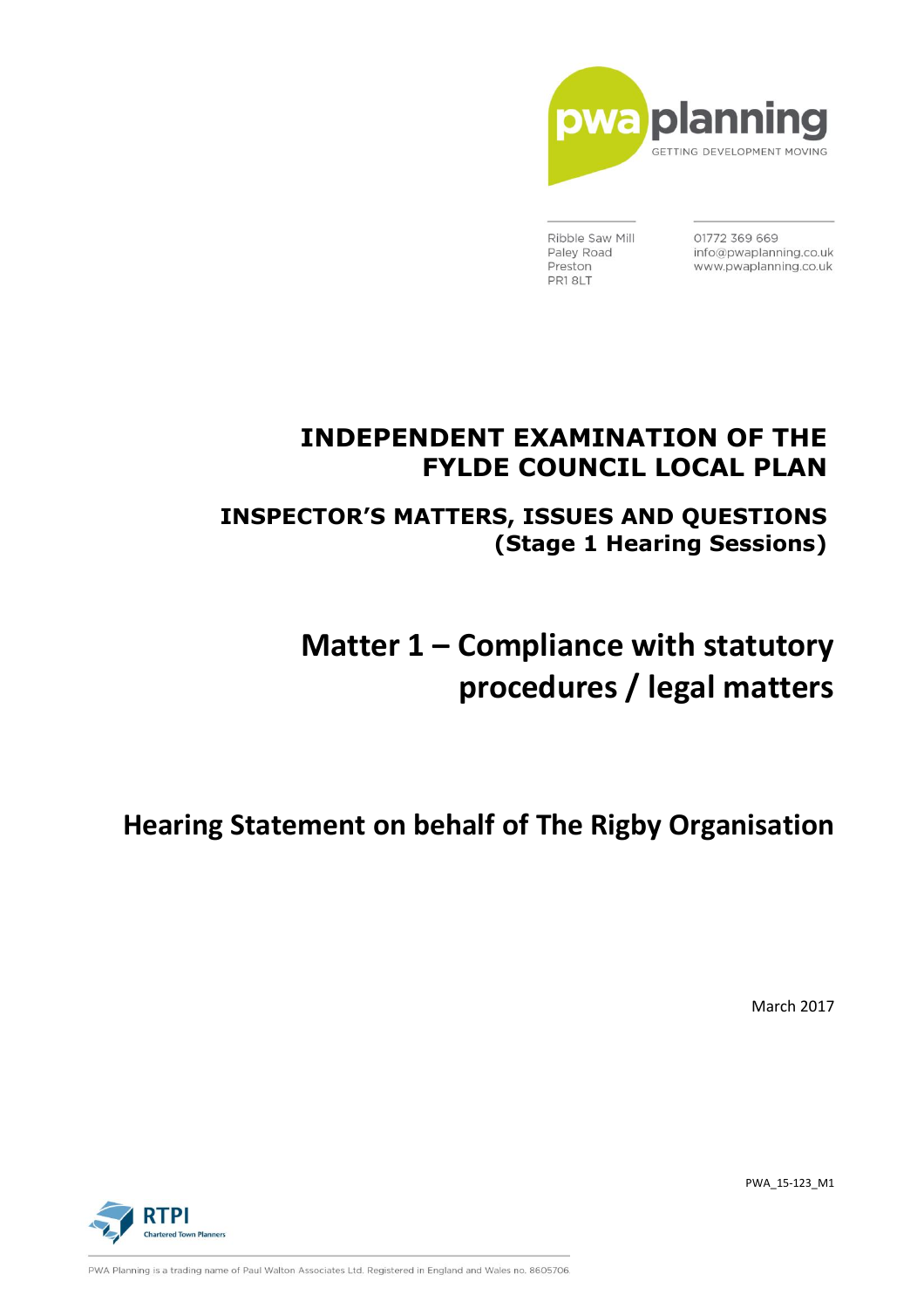

## **1. INTRODUCTION**

- 1.1. PWA Planning is retained by The Rigby Organisation (RO) in respect of a number of sites across Fylde Borough, including land within Wrea Green as well as land close to Junction 3 of the M55 Motorway and north of Kirkham / Wesham.
- 1.2. On behalf of RO additional employment land allocations are sought close to M55 Junction 3 as well as additional housing land allocations within the key settlement of Wrea Green.
- 1.3. The statement responds to selected questions set out within Matter 1 of the Inspector's Matters, Issues and Questions. The responses should be read together with the comments previously provided on the submission version of the Local Plan.
- 1.4. This statement is intended to follow the format provided by the Inspector in her MIQs document dated 06 February 2017.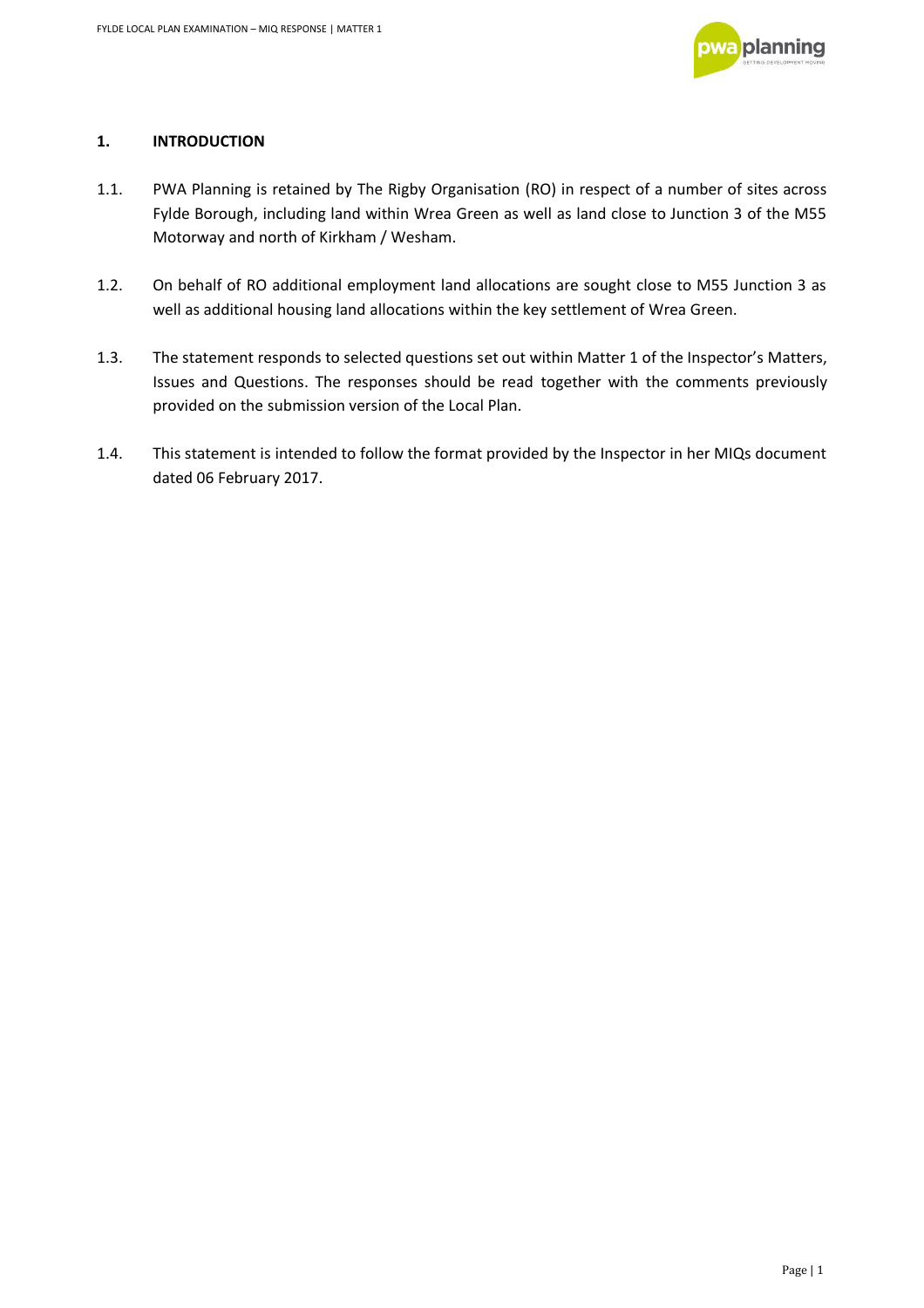

#### **Matter 1 – Compliance with statutory procedures and legal matters**

#### **Issue 1**

**Has the Council met the statutory duty to cooperate as set out under Sections 20(5)c and 33A of the Planning and Compulsory Purchase Act 2004?** 

## **Question 1.**

## **What are the relevant strategic matters in relation to this duty?**

- 1.5. It is common ground that Fylde, alongside Wyre and Blackpool Councils forms part of the wider Fylde Coast Housing Market Area (HMA). This has been recognised by the joint authorities who have prepared a Strategic Housing Market Assessment which seeks to assess the housing needs within the HMA in accordance with NPPF guidance.
- 1.6. Given that there is an identified and published SHMA which encompasses the three districts, Fylde Council are required to the Council should follow the requirements of the NPPF (paragraphs 47 and 159), which (inter alia) require that local planning authorities must

*"ensure that their local plan meets the full objectively assessed housing needs for market and affordable housing in the housing market area …"*

1.7. Moreover, Planning Practice Guidance (PPG) indicates that

*"… local planning authorities should make every effort to secure the necessary cooperation on strategic cross boundary matters before they submit their Local Plans for examination. Local authority officers and councillors have an important role to play in this process."*

1.8. Accordingly, Fylde are obligated by the NPPF to cooperate with Wyre and Blackpool in terms of addressing the overall needs of the identified HMA.

## **Question 2.**

**Has the Council maximised the effectiveness of plan-making activities by engaging constructively, actively and on an on-going basis with the prescribed bodies, in the preparation of the Plan in the context of these relevant strategic matters? In particular:** 

- *(a) What has been the nature of any cooperation and have any mechanisms or formal agreements been established? Is the Memorandum of Understanding by authorities within the Fylde Coast Housing Market Area (HMA) up to date and effective in this regard?*
- 1.9. Notwithstanding the details set out in the Statement of Compliance with the Duty to Cooperate (examination reference SD007) it remains unclear that these mechanisms have or will achieve effective outcomes. PPG Paragraph: 011 (Reference ID: 9-011-20140306) states that …

*"Cooperation should produce effective policies on cross boundary strategic matters. This is what local planning authorities and other public bodies should focus on when they are considering how to meet the duty."*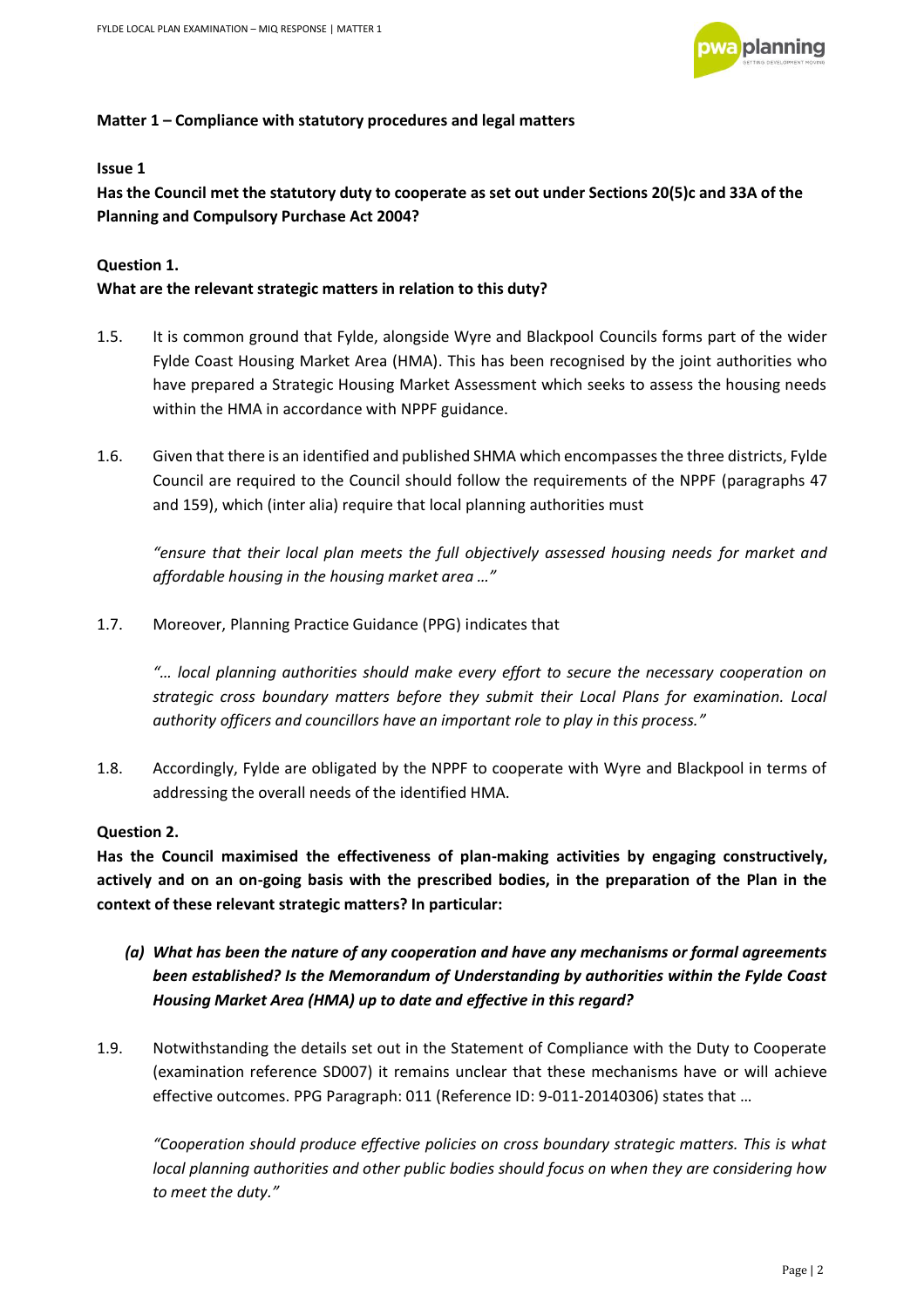

1.10. It seems clear that in terms of meeting the housing needs across the HMA and reaching a consensus on housing provision across the Fylde Coast (a stated aim of the Memorandum of Understanding) no such consensus has been achieved and indeed the opposite appears to be the case. Therefore, the MOU appears not to be effective or up to date in this regard.

#### *b. Has the Council tried to resolve any issues through cooperation and what have been the outcomes?*

1.11. Notwithstanding more general efforts to cooperate made by the Council, the fact that there would appear to be little prospect of Wyre Borough Council meeting its identified housing needs within its area and that Fylde Borough Council has not sought to respond proactively to this situation suggests that the duty to cooperate has not been adequately fulfilled in this respect. As a result it is very likely that there will remain unmet housing needs across the HMA (particularly related to Wyre), which could potentially be addressed by Fylde Borough through its local plan. It is not clear that the Council has done enough to satisfy the duty to cooperate in this respect.

#### *c. Is there robust evidence to support the cooperation activities that have taken place?*

1.12. The Council's Statement of Compliance indicates the cooperation activities that have occurred. Unfortunately, the statement appears to provide only sparse evidence related to the efforts made to respond to the request for cooperation from Wyre Council in respect of its inability to meet its housing needs. This is a serious concern, given the importance of this issue.

#### **Question 3.**

## **In light of Wyre Borough Council's statement that they will be unable to meet their own objectively assessed housing need (OAN):**

#### *a. What has been the nature of any cooperation in this regard?*

1.13. It is for the Council to address this matter, in light of the duty to coooperate.

## *b. Has cooperation led to an agreed mechanism for the delivery of unmet housing needs within the HMA?*

1.14. Not at this stage.

#### *c. In what way has this influenced the Plan?*

1.15. There is no evidence that the plan has been influenced by the need to meet unmet housing needs within the HMA.

## *d. Is there an obligation for Fylde Council to ensure that the objectively assessed need for the HMA as a whole is met?*

1.16. Yes this is a fundamental requirement. Failing to address this obligation, means that the plan potentially fails the legal test of 'duty to cooperate' – a key first test for the Inspector.